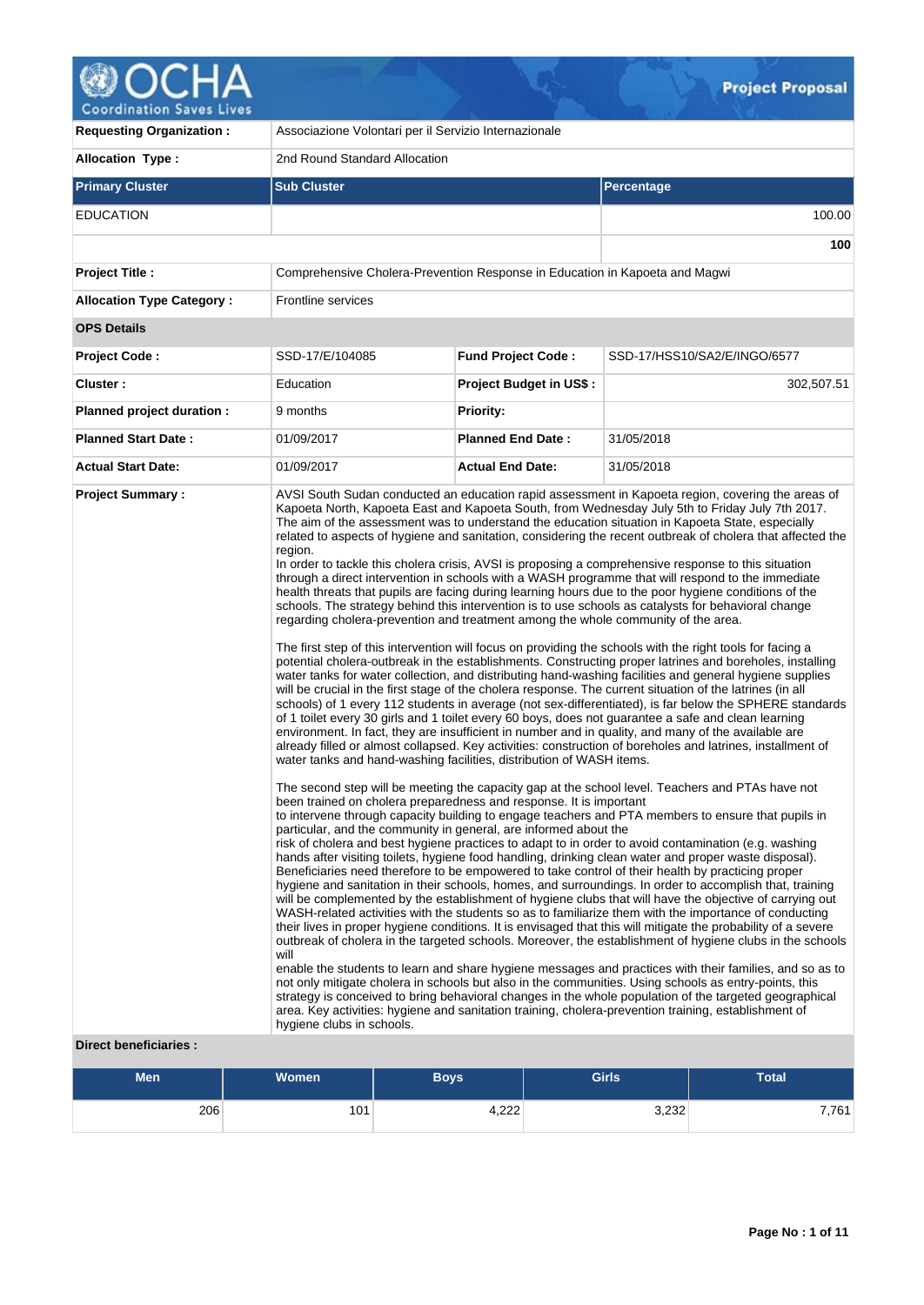### **Other Beneficiaries :**

| Beneficiary name                                            | <b>Men</b> | <b>Women</b> | <b>Boys</b> | <b>Girls</b> | <b>Total</b> |
|-------------------------------------------------------------|------------|--------------|-------------|--------------|--------------|
| Trainers, Promoters, Caretakers,<br>committee members, etc. | 206        | 101          |             |              | 307          |
| Other                                                       |            |              | 4.222       | 3,232        | 7.454        |

# **Indirect Beneficiaries :**

The indirect beneficiaries will be the households of the pupils and the related communities (approx. 32000 people).

#### **Catchment Population:**

N/A

### **Link with allocation strategy :**

This intervention is complying with the allocation strategy because it responds to the needs of the cholera affected population, and thus, it is a life-saving action.

Kapoeta is a high priority due to the recent cholera outbreak, one of the most severe in the past 5 years. Moreover, this intervention will support rainy season

programming. Finally, gender is not only mainstreamed in the activities but it represents an important element of the activities.

Concerning the cluster strategies, this intervention proposes activities that comply with the thematic and geographical priorities developed by the SSEC (cholera prevention through rehabilitation / construction of hand-washing facilities and latrines, provision of soap and HTH, school-based cholera response teams to undertake chlorination, hygiene messaging, referral to cholera treatment / health centers).

### **Sub-Grants to Implementing Partners :**

| <b>Partner Name</b> | <b>Partner Type</b> | <b>Budget in US\$</b> |
|---------------------|---------------------|-----------------------|
|                     |                     |                       |

# **Other funding secured for the same project (to date) :**

| <b>Other Funding Source</b> | Other Funding Amount |
|-----------------------------|----------------------|
|                             |                      |

### **Organization focal point :**

| <b>Name</b>      | <b>Title</b>            | <b>Email</b>              | <b>Phone</b>         |
|------------------|-------------------------|---------------------------|----------------------|
| Antonio Buzzelli | Program Officer         | antonio.buzzelli@avsi.org | 0928050006           |
| Luca Scarpa      | Area Team Leader        | luca.scarpa@avsi.org      | 0922468672 - 0954366 |
| Mirko Pagani     | <b>Country Director</b> | mirko.pagani@avsi.org     | 0923145545           |

### **BACKGROUND**

#### **1. Humanitarian context analysis**

The cholera outbreak started on the 24th of April 2017 in Chumakori village, Kapoeta North, and expanded in all Kapoeta counties after few weeks. By the end of June, 2363 cases of cholera were reported and 32 people died because of it. The cholera outbreak in Kapoeta to large extent is attributable to vulnerable people living in unsanitary conditions without access to safe drinking-water and adequate sanitation and hygiene.

At the beginning of the outbreak, the government experienced huge human capacity gaps, and still does so, to contain the cholera epidemic. In order to cope with this problem, approximately 80 people have been sent from Torit and from Juba to assist the local communities. Regrettably, no cholera-prevention activities have been conducted in schools, and still no CSO is working on the issue at the moment.

Even though the outbreak extension has reduced – from 15-20 people affected per day to 2-3 cases per day, – the problem is still persistent due to the fact that a

significant portion of the population is still living in deplorable hygiene and sanitarian conditions. As part and parcel of the community, the schools are facing the same dire sanitation challenges and are failing to meet the minimum hygiene standards; consequently, these challenges pose greater risks to the lives of the children. The majority of the schools in Kapoeta State and Magwi are in fact urgently in need of clean water and hygiene facilities and supplies, which are key elements to meet the right requirements that will prevent cholera from escalating in schools. Precisely, the gaps that have been reported in the schools are: absence of usable latrines, water tanks, hand-washing facilities, boreholes, and general hygiene supplies. Even though only 6 cases of cholera have been reported in learning institutions so far, this statistic is still an indicator of the dangerous threat that the epidemic is posing in the area. And due to the poor sanitary conditions of the institutions, this number is likely to increase, considering also the heavy rain season. The situation in the schools in Magwi is no different than the one in Kapoeta. The schools face very poor hygiene conditions and that exposes them to cholera threats, aggravated by the high number of students and the low number of hygiene facilities.

In addition to these structural and physical gaps, poor hygiene practices and poor water sanitation in schools are usually the effect of unawareness of the dangers

these practices and habits pose to life. For instance, since 2015 no teachers training has been conducted in any of schools in Kapoeta, and especially in the eastern part of the

State, such activities have never been implemented. Awareness campaigns on cholera, cholera-prevention training for teachers, establishment of cholera-response teams (hygiene clubs) within the schools will represent valuable activities to fill those information gaps.

**2. Needs assessment**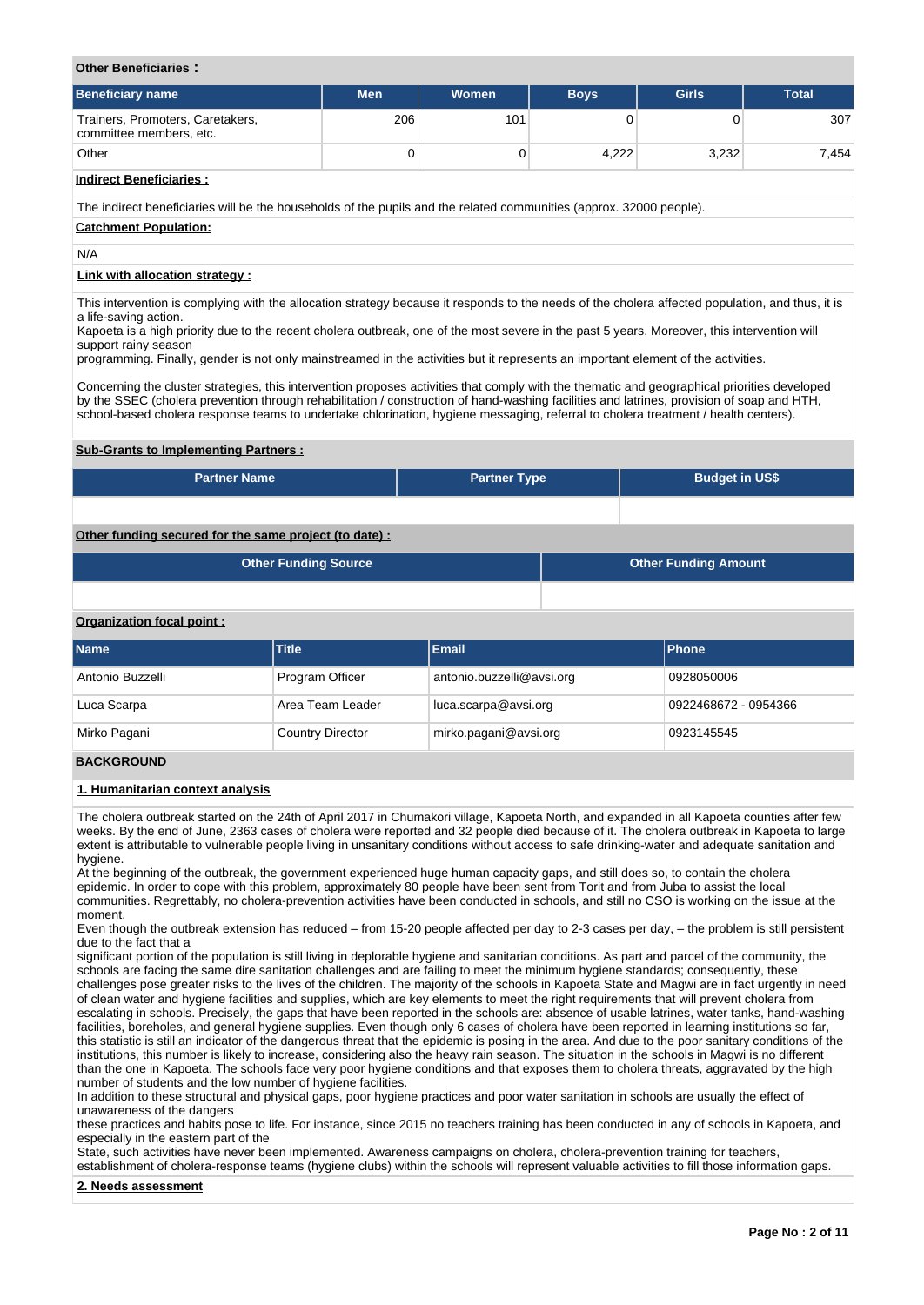AVSI South Sudan conducted an education rapid assessment in Kapoeta region, covering the areas of Kapoeta North, Kapoeta East and Kapoeta South, from Wednesday July 5th to Friday July 7th 2017. The aim of the assessment was to understand the education situation in Kapoeta State, especially related to aspects of hygiene and sanitation, considering the recent outbreak of cholera that affected the region. AVSI has a permanent office in Magwi in support of EiE project funded by UNICEF. Direct observation in the visited schools brought the following challenges:

1) The two main problems that the schools are facing are the lack of food and teachers. Many schools have not been involved in the WFP feeding program and the enrolment of pupils has significantly decreased. In Kapoeta East out of 14 functioning schools, just 7 are benefiting of this program. Concerning the teachers, the majority of them is not trained and the number is not sufficient in relation with the number of pupils.

2) Really poor hygiene promotion. Schools are not provided with soap and hand washing facilities.

3) The latrines are insufficient in number and in quality. Many of them are already filled or almost collapsed.

4) Lack of boreholes and water tanks to collect the clean water

5) Lack of hygiene & sanitation awareness and behaviour

### **3. Description Of Beneficiaries**

The direct beneficiaries will be 7454 students from the 13 most vulnerable primary schools in Kapoeta South, East, North and Magwi.

The indirect beneficiaries will be the households of the pupils and the related communities (approx. 32000 people).

The aimed schools for this intervention have been selected based on their vulnerabilities toward a possible cholera outbreak (hygiene and sanitation gaps), and on their high number of students and proportion of students per teacher. For example, Singaita Primary School in Kapoeta South is facing a terrible WaSH situation: with more than 750 pupils (and a dozen of teachers) it is lacking sufficient number of latrines, a water tank, a borehole, and general hygiene supplies. The beneficiary schools will be the following: Singaita Primary School (Kapoeta South)

Kapoeta Mixed Primary School (Kapoeta South)

Kuleu Light Academy Nursery and Primary School (Kapoeta South)

Bishop Sisto Mazzoldi Nursery and Primary School (Kapoeta South)

Kotome Nursery and Primary School (Kapoeta South)

St. Bakhita Girls Primary School (Kapoeta East)

ISTL (Brainstorm) Primary School (Kapoeta East) St. Daniel Comboni Boys Primary School (Kapoeta East)

Magwi p/s (Magwi)

Magwi Central p/s (Magwi)

Blessed Nursery and p/s (Magwi)

Palounganyi p/s (Magwi)

Riwoto Primary School (Kapoeta North)

The target population (by the activities) will be represented by the school teachers, PTAs and hygiene club members, who will be the vehicle for cholera-prevention education and mobilization.

## **4. Grant Request Justification**

AVSI South Sudan conducted an education rapid assessment in Kapoeta region, covering the areas of Kapoeta North, Kapoeta East and Kapoeta South, from Wednesday July 5th to Friday July 7th 2017. The aim of the assessment was to understand the education situation in Kapoeta State, especially related to aspects of hygiene and sanitation, considering the recent outbreak of cholera that affected the region. The rapid assessment has been conducted through desk review, at the Kapoeta State Ministry of Education and with field observation in 5 schools in Kapoeta North, Kapoeta South and 5 in Kapoeta East. Semi-structured key informant interviews have been conducted to 41 people (headteachers, RRC…).

Direct observation in the visited schools confirmed what has been reported by the informants.

The cholera outbreak has already represented an acute public health issue and has caused deaths in schools and in the communities in Kapoeta. This demands quick and effective response in schools so that the risks of contracting cholera among pupils is mitigated. The assessment showed an urgent need for a cholera-prevention intervention in the most vulnerable schools of Kapoeta and Magwi. The most important gaps

are:

- Really poor hygiene promotion.

- Schools are not provided with soap and hand-washing facilities.

- The latrines are insufficient in number and in quality. Many of them are already filled or almost collapsed.

- Lack of clean drinking-water and water tanks to collect the water.

At the moment, no NNGO or INGO is implementing cholera-prevention interventions in the schools of Kapoeta. AVSI is proposing itself to fill this operational gap with a prompt response in order to avoid the spreading of cholera in the most vulnerable schools of the area. Concerning the schools in Magwi, they are already supported by AVSI with a UNICEF funded project, which will create synergies between the two projects.

The proposed mode of delivery will comprise the following:

1. Partnership and collaboration: Strong partnership and collaboration with the target schools. AVSI has great experience in working hand in hand with PTA members and communities, as Education Cluster lead in Eastern Equatoria, and as implementing partner for UNICEF in Magwi, Torit and Ikwoto County. UNICEF, WASH cluster and heath care organizations (WHO, hospitals etc.) would be key partners for opportunities of synergies and collaboration.

2. Capacity Development and empowerment: Training and capacity development would form an integral part of the project implementation. Teachers and PTAs would be trained on cholera preparedness and response and would be expected to empower children and establish hygiene clubs in schools.

3. Mobilization strategy: Teachers, PTAS and hygiene clubs will play an effective role in the mobilization of schools to create cholera and hygiene awareness and

sensitization of students in particular and communities in general on healthy hygiene practices to adapt to avoid contamination.

**5. Complementarity**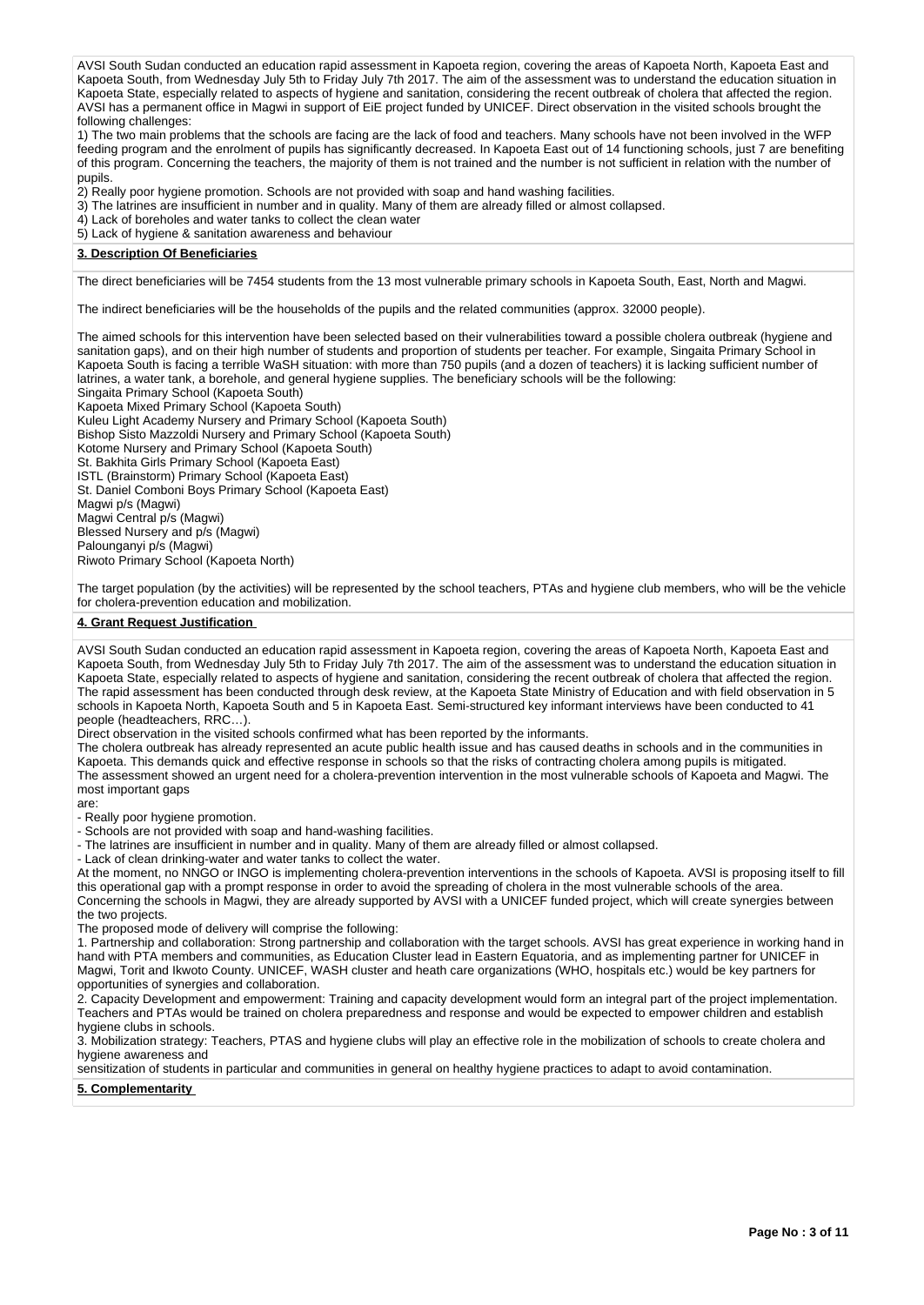The targeted schools are supported by GESS programme, implemented in EES by Caritas Torit. This programme has the objective of ameliorating the conditions of girls' education, and schools in general, in all South Sudan. The activities that are carried out are: • Creating an enabling social-cultural environment for supporting girls' education through social and behaviour change communication through radio and community outreach.

• Cash transfers to encourage enrolment and retention of girls in schools, helping them to buy things they need in order to attend school, and contribute to poverty reduction in the family and the community.

• Capitation grants as general support to help supplement running costs and improve the learning environment. The goal is reducing the cost of education and encouraging families to send their children to school. School capitation grants provide a reliable source of funding for school operations including facilities, materials to improve the learning environment and quality of education.

• Practical support through enhanced & effective school governance, effective & supportive supervision at school & Payam level, appropriate school-based teacher professional development training, school-based mentoring for girls and use of appropriate teaching & learning materials.

The proposed intervention is going to complement the support received by these schools by offering a comprehensive approach that will take into consideration the already active support activities. An important synergy will be explored by complementing GESS' Social & Behaviour Change Communication with cholera prevention and response communication carried out by the hygiene clubs. This SSHF project will also contribute to encourage enrolment and retention of girls in schools by making the learning spaces attentive to girls' hygiene needs and by offering them hygiene and sanitation awareness and kits. Finally, GESS' practical support to schools will be complemented by offering them appropriate WASH infrastructures, and teachers will receive capacity building training on cholera prevention in order to safeguard the health conditions of the children.

In Magwi, the project will benefit and will be strengthened by the synergy with another UNICEF EiE project run by AVSI in four primary schools of the county, namely: Blessed, Paluonganyi, Magwi Primary and Magwi Central. AVSI is already supporting these schools with and education project in order to create a safe and quality environment for students. This synergy will allow the schools to reach acceptable standards of hygiene and sanitation and to prevent possible cholera outbreak. This project is also a way to face many difficulties emerged, that the education project alone could not resolve. For example, the construction of a sufficient number of latrines, following the SPHERE standards, or the excavation of boreholes.

## **LOGICAL FRAMEWORK**

### **Overall project objective**

Mitigate the risk of a cholera-outbreak in the 13 most vulnerable schools in the counties of Magwi, Kapoeta North, South and East

### **EDUCATION**

| <b>Cluster objectives</b>                                      | <b>Strategic Response Plan (SRP) objectives</b>                                                | <b>Percentage of activities</b> |
|----------------------------------------------------------------|------------------------------------------------------------------------------------------------|---------------------------------|
| Risks to crisis-affected girls and boys (3-18)<br>are reduced. | SO3: Support at-risk communities to sustain<br>their capacity to cope with significant threats | 100-                            |

### **Contribution to Cluster/Sector Objectives :**

### **Outcome 1**

PTA members and pupils acquired knowledge, life-saving skills and means to prevent and respond to cholera threats in 13 schools in the counties of Magwi, Kapoeta North, South and East

## **Output 1.1**

# **Description**

Pupils are engaged in the dissemination of practices of cholera-prevention and hygiene and sanitation promotion, and employ them with upto-standards WASH facilities

### **Assumptions & Risks**

- Means of proper communication were employed to sensitize the pupils

- WASH intervention reach minimum level that permit the correct employment of facilities

### **Indicators**

|                                                             |                  |                                                                                                                                                                                |            | End cycle beneficiaries |      |      |               |  |  |  |
|-------------------------------------------------------------|------------------|--------------------------------------------------------------------------------------------------------------------------------------------------------------------------------|------------|-------------------------|------|------|---------------|--|--|--|
| Code                                                        | <b>Cluster</b>   | <b>Indicator</b>                                                                                                                                                               | <b>Men</b> | Women   Boys   Girls    |      |      | <b>Target</b> |  |  |  |
| Indicator 1.1.1                                             | <b>EDUCATION</b> | [Frontline] Number of youth engaged in<br>dissemination of life-saving messages on child<br>protection, hygiene, health, nutrition and GBV in<br>schools and local communities |            |                         | 4,22 | 3.23 | 7.454         |  |  |  |
| Means of Varification - Menitoring reports and field violta |                  |                                                                                                                                                                                |            |                         |      |      |               |  |  |  |

**Means of Verification :** Monitoring reports and field visits

### **Activities**

### **Activity 1.1.1**

| Establishment of one hygiene club in each school                     |
|----------------------------------------------------------------------|
| Activity 1.1.2                                                       |
| Installment of hand-washing facilities in 9 schools                  |
| Activity 1.1.3                                                       |
| Distribution of hygiene kits in each school                          |
| Activity 1.1.4                                                       |
| Distribution of chlorine and other purification items in each school |
| Activity 1.1.5                                                       |
| Distribution of dignity kits in each school                          |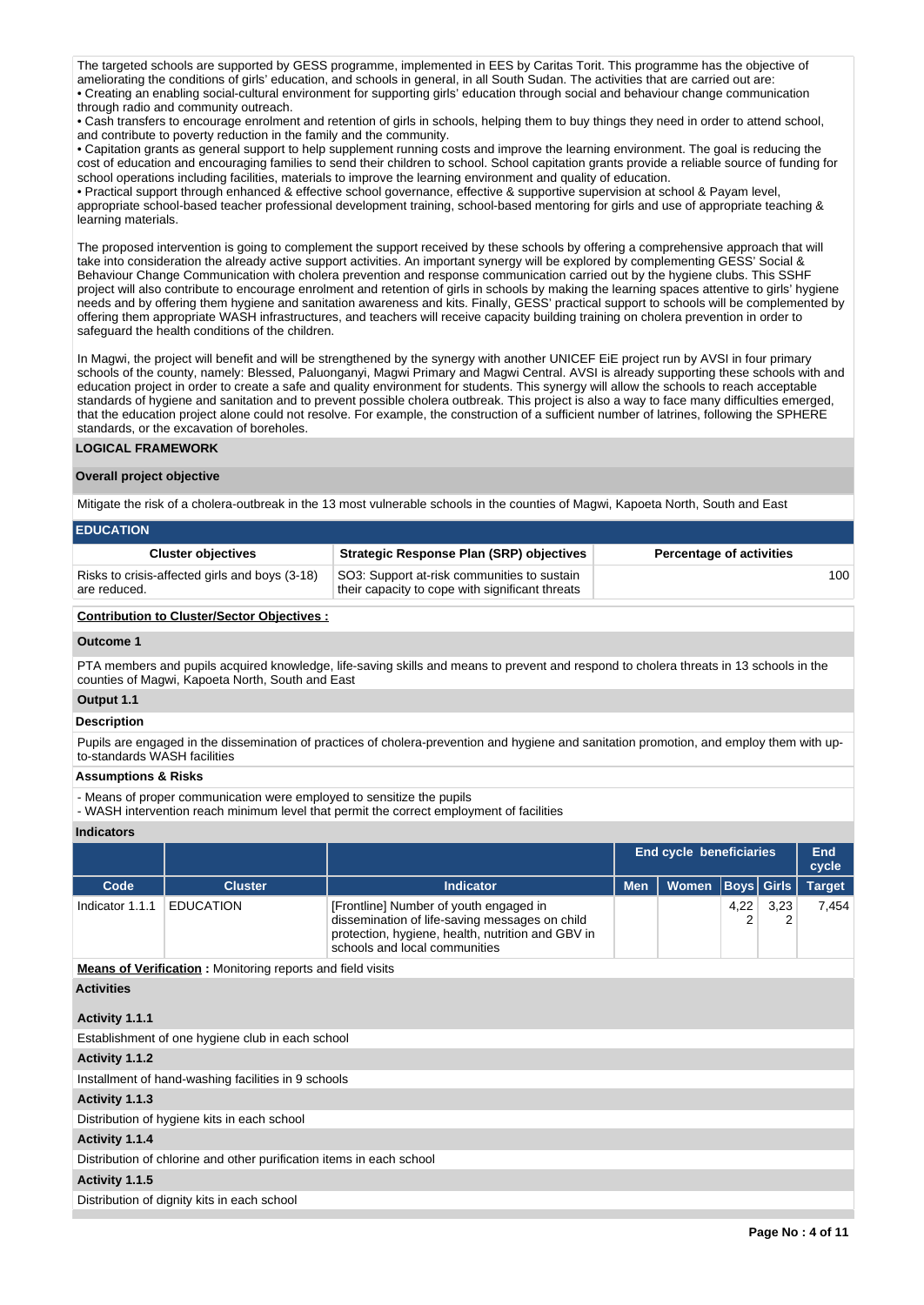## **Output 1.2**

### **Description**

PTA members have knowledge of practices of hygiene & sanitation and cholera-prevention and are responsible for the correct maintenance of WASH facilities

### **Assumptions & Risks**

# **Indicators**

|                   |                  |                                                            |            | <b>End cycle beneficiaries</b> |  |  |               |
|-------------------|------------------|------------------------------------------------------------|------------|--------------------------------|--|--|---------------|
| Code <sup>1</sup> | <b>Cluster</b>   | <b>Indicator</b>                                           | <b>Men</b> | Women   Boys   Girls   1       |  |  | <b>Target</b> |
| Indicator 1.2.1   | <b>EDUCATION</b> | [Frontline] Number of PTA trained in life-saving<br>skills | 206        | 101                            |  |  | 307           |

**Means of Verification :** Monitoring reports and field visits

## **Activities**

# **Activity 1.2.1**

Provision of one training on cholera-prevention in each school

## **Activity 1.2.2**

Provision of one training on hygiene and sanitation in each school

### **Activity 1.2.3**

Training on use and maintenance of WASH facilities

### **Activity 1.2.4**

Construction of one borehole in 3 schools

## **Activity 1.2.5**

Installation of one water tanks in 10 schools

## **Activity 1.2.6**

Construction of sex-segregated latrines in 13 schools

## **Additional Targets :**

# **M & R**

### **Monitoring & Reporting plan**

Monitoring and evaluation will be used first and foremost to support project management and adaptation to the local context. In particular, an initial analysis of knowledge, attitude, and behaviors of students on issues related to hygiene and sanitation will be conducted through a survey in the 13 schools. The survey will include some key questions on teaching practices and school governance so as to identify the schools that need special attention, for which monitoring and organizational support will be strengthened. The results of the survey will be shared with PTAs members and will be used to focus and customize the trainings provided with the intervention.

Monitoring and evaluation will function also as a mechanism to ensure the incorporation of beneficiaries' concerns as well as a quality assurance mechanism. Besides the first review of the survey results, during the life span of the intervention, based on the project indicators reported in the logical framework, in two additional occasions the project team will review together with PTA members the progress of the project, bottle necks and potential obstacles related to its implementation. This will permit to identify and find venues to address the most challenging activities, which in turn will ensure the smooth implementation of the project. Moreover, it will guarantee that the project will take into account key feed backs from the community of beneficiaries. The same findings will be shared with the education cluster, so that evidence of impact, challenges and support (if required) is addressed in timely manner.

Based on the logical framework indicators, the monitoring of activities will be shared with the SSHF team (donor) in two occasions: in the mid of the intervention and at the end of it. Additionally, on an on-going basis, evidence of the distribution will be shared with the donor. To ensure that progress against indicators is measured timely, the two social workers, in coordination with the chairmen of Hygiene clubs, will compile monthly reports using predefined forms that reflect the project indicators. Additionally, the project manager will conduct periodic visits (every one or two months) to the schools to verify the progress of physical interventions, which will be reported in absolute value and in terms of contribution to the relevant sphere standards, and the quality of data reported by social workers. The country M&E will assist and oversee the entire monitoring of the project as well as the survey on knowledge on attitudes and behaviours and the post-distribution monitoring. Data will reflect the following level of disaggregation: school, age group, male vs female pupils, class attended, as well as registered and unregistered pupils. Project progresses will be shared with the educations cluster, so that evidence of impact, challenges and support (if required) is addressed in timely manner. Finally, school head teachers will be asked to answer a sort of post-distribution monitoring questionnaire to review the quality of the physical interventions and equipment installed.

## **Workplan**

| <b>Activitydescription</b>                                          | Year |   |   | 1 2 3 4 5 6 7 8 9 10 11 12 |  |  |                   |   |  |
|---------------------------------------------------------------------|------|---|---|----------------------------|--|--|-------------------|---|--|
| Activity 1.1.1: Establishment of one hygiene club in each school    | 2017 |   |   |                            |  |  | $\checkmark$<br>⋏ |   |  |
| 2018                                                                |      |   |   |                            |  |  |                   |   |  |
| Activity 1.1.2: Installment of hand-washing facilities in 9 schools |      |   |   |                            |  |  |                   | X |  |
|                                                                     |      | X | X |                            |  |  |                   |   |  |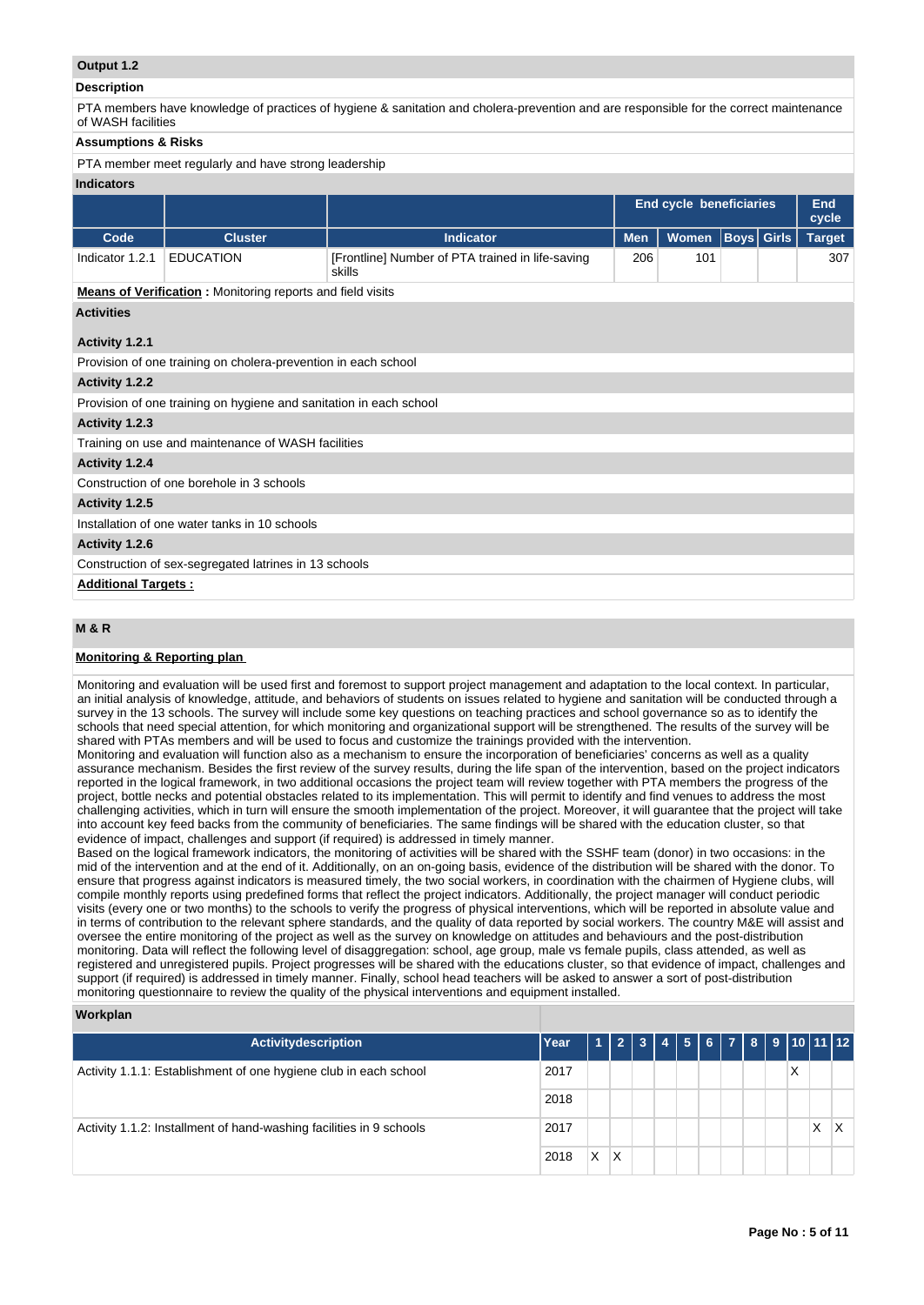| Activity 1.1.3: Distribution of hygiene kits in each school                          | 2017 |          |              |   |  |   |                                                               |              |
|--------------------------------------------------------------------------------------|------|----------|--------------|---|--|---|---------------------------------------------------------------|--------------|
|                                                                                      | 2018 |          | $X$ $X$      |   |  |   | $x \mathbf{x}$<br>$\times$<br>X<br>$x \mid x$<br>$\mathsf{X}$ |              |
| Activity 1.1.4: Distribution of chlorine and other purification items in each school | 2017 |          |              |   |  |   |                                                               | $\mathsf{X}$ |
|                                                                                      | 2018 |          | $X$ $X$      |   |  |   |                                                               |              |
| Activity 1.1.5: Distribution of dignity kits in each school                          | 2017 |          |              |   |  |   |                                                               | X            |
|                                                                                      | 2018 | $\times$ | $\mathsf{X}$ |   |  |   |                                                               |              |
| Activity 1.2.1: Provision of one training on cholera-prevention in each school       | 2017 |          |              |   |  | X |                                                               |              |
|                                                                                      | 2018 |          |              |   |  |   |                                                               |              |
| Activity 1.2.2: Provision of one training on hygiene and sanitation in each school   | 2017 |          |              |   |  | X |                                                               |              |
|                                                                                      | 2018 |          |              |   |  |   |                                                               |              |
| Activity 1.2.3: Training on use and maintenance of WASH facilities                   | 2017 |          |              |   |  |   |                                                               |              |
|                                                                                      | 2018 |          |              | X |  |   |                                                               |              |
| Activity 1.2.4: Construction of one borehole in 3 schools                            | 2017 |          |              |   |  |   |                                                               |              |
|                                                                                      | 2018 |          | $X$ $X$      |   |  |   |                                                               |              |
| Activity 1.2.5: Installation of one water tanks in 10 schools                        | 2017 |          |              |   |  |   |                                                               | $\mathsf{X}$ |
|                                                                                      | 2018 |          | $X$ $X$      |   |  |   |                                                               |              |
| Activity 1.2.6: Construction of sex-segregated latrines in 13 schools                | 2017 |          |              |   |  |   | X                                                             | $\mathsf{X}$ |
|                                                                                      | 2018 |          | $X$ $X$      |   |  |   |                                                               |              |

# **OTHER INFO**

# **Accountability to Affected Populations**

AVSI has long been committed to accountability by results, as understood and operationalized in measurements of impact over the medium to long term. AVSI is also committed to the quality and relevance of our programs from the beneficiary's perspective. AVSI's Accountability Framework (AAFAP), guided by the Inter Agency Steering Committee's (IASC) Five Commitments to Accountability to Affected Populations and Core Humanitarian Standards (CHS), is an opportunity for AVSI to go deeper into the 5 points of method and to formalize the data collection and participatory methods which are already in practice.

For the implementation of the current project AVSI will work following 4 Accountability to Affected Population's commitments:

- (i) Provide public information

Providing appropriate, accessible and timely information to all segments of an affected community in targeted areas, including on: AVSI's mission, accountability commitments, code of conduct, complaints procedure and relevant contact details; (ii) project, including goals and objectives, evaluation/ progress reports, project time span and budgetary information as relevant; (iii) people's rights and entitlements; (iv) processes that affect the people AVSI seeks to assist, to ensure that they can make informed decisions and choices; (v) wider information about access to assistance

- (ii) Involve local communities in decision making

- (iii) Listening (feedbacks and complaint handling mechanisms)

AVSI managers will oversee the feedback and complaints system; at least one feedback and complaint box (or temporary office managed by one AVSI's Officer) will be put in place in each county. All complaints will be recorded and specific measures will be taken in line with the AVSI's FCHM Guidelines; sensitive complaints received will be immediately shared with SSHF team and investigation report shared. - (iv) Staff behavior and attitudes

The organisation is accountable to its own staff to provide good management. This includes appropriate policies (Code of Ethics, Child Protection Policies, Code of Conduct...), procedures and training. Staff and managers in AVSI and its partner agencies have a right to expect management that prepares them to do their job. Managers will be equipped to support their staff in carrying out their responsibilities for quality and accountability, and all staff should be appropriately trained (both at HQ and field level) and supported so that they understand their role and can develop the competencies required to implement emergency and development programmes in an accountable way.

### **Implementation Plan**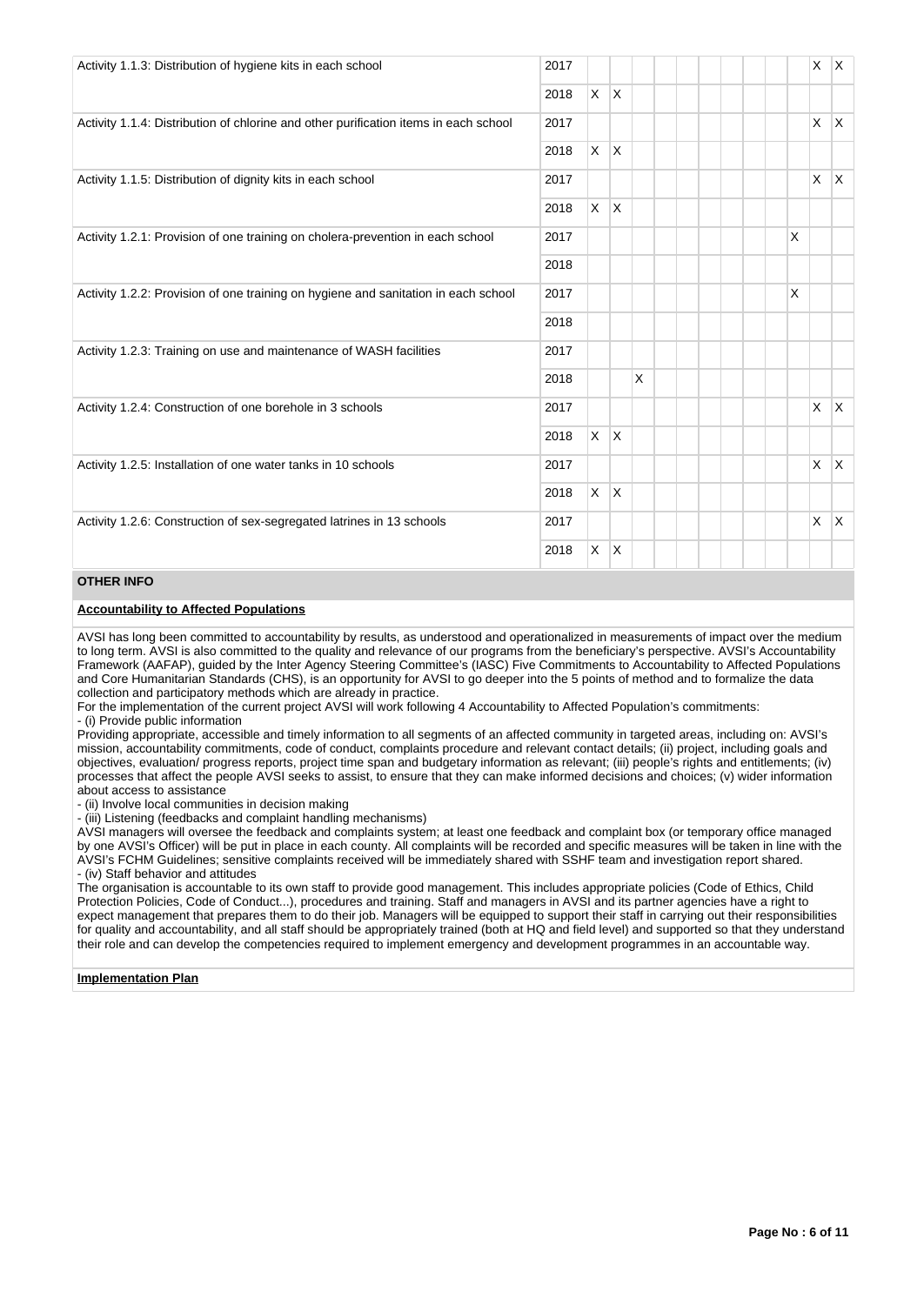Description of the implementation:

The project will be implemented in 4 different geographical areas, with the purpose of supporting schools in Kapoeta North, South, East and Magwi region to cope with significant threats on the field of hygiene and sanitation and cholera preparedness.

Given the accessibility constraints in the different areas of intervention, the promotion of ownership among the communities takes the utmost importance in the success of the initiative. While AVSI will improve the capacity of community stakeholders, through proved community mechanisms (PTA, Hgiene Clubs, local government) a minimum and constant supervision and support will be guaranteed thanks to ever-present support staff.

Key staff:

While a roving WASH specialist will oversee the construction and excavation works of WASH facilities throughout the region, 2 social workers based in Kapoeta town will ensure a reliable and constant communication from the beneficiaries' school in Kapoeta North, East and South, with AVSI coordination offices in Torit. From Magwi the supervision is guaranteed by a project officer and a social worker, that are already deployed with the synergic project of EiE, funded by UNICEF. Monitoring of the project under the program and operation side will be ensured by a robust team of logistic, finance and M&E personnel. Major tasks:

The project has 3 major tasks: 1. enhance the capacity of school stakeholders in hygiene, sanitation and cholera preparedness and response, 2. Enhance the WASH capacity of school premises. 3. Distribute WASH and Hygiene material in the targeted schools. Activity sequence:

The scheme below tries to narrate the activity sequence as per implementation plan:

STEP 1. Recruitment of human resources.

1.1 WASH specialist

1.2 2 Social workers

1.3 Initiate the coordination with pipeline and cluster

STEP 2: Capacity building and premises enhancement:

2.1 (follows 1.1) start the engineering studies and search for adequate contractor for construction/establishment of water harvesting system (5), latrines (9), boreholes (2)

2.2 (follows 1.1 and 1.2) cholera preparedness & response training

2.3 (follows 1.1 and 1.2) hygiene and sanitation training

2.4 (follows 1.1) secure and deliver the WASH items

STEP 3. Promote hygiene and cholera preparedness

3.1 (follows 2.2 and 2.3) establishment of hygiene school clubs

3.2 (follows 2.3 and 2.4) distribution of hygiene kits and dignity kit

3.3 (follows 2.1) distribution of handwashing facilities

Implementation schedule:

The implementation schedule shall, wherever is possible, follow the activity sequence, whereby following the recruitment of the appropriate human resources in the first month of the project, the process of capacity building of the school stakeholders as well as the study for the enhancement of school premises in cholera response will be initiated.

While the process of construction of boreholes, latrines and water harvesting system is expected to be completed after 4 months from the beginning of the initiative, the capacity building shall end no more than after 2 months from the selection of the human resources, concurrently with the formation of the school clubs.

The coordination with the line clusters and core pipelines is already in place and will ensure a timely securement and delivery of the WASH items.

Implementation support:

The correct and timely implementation will only be possible with adequate support and collaboration from Government, local and school authorities and with the participation of the school stakeholders. AVSI detached offices and headquarter will guarantee appropriate monitoring and operational support, while the line clusters and OCHA will ensure coordination and provision of guidelines and kits.

**Coordination with other Organizations in project area**

**Name of the organization Areas/activities of collaboration and rationale** 

### **Environment Marker Of The Project**

A: Neutral Impact on environment with No mitigation

#### **Gender Marker Of The Project**

2a-The project is designed to contribute significantly to gender equality

#### **Justify Chosen Gender Marker Code**

The project is committed to gender equality (G2a marker). Activities will be developed with the active participation of women teachers and parents in all stages of the implementation process, so as to ensure that girls' priority needs are taken into consideration and that WaSH infrastructures meet the right gender standards (IASC, 2015, Guidelines for Integrating Gender-Based Violence Interventions in Humanitarian Action: Reducing risk, promoting resilience and aiding recovery). Key gender-mainstreamed activities:

- Training will be conducted by both males and females facilitators

- Training classes will be mixed and the participants will work together
- Training will cover menstrual hygiene as a cholera-prevention activity
- Higiene clubs members will be both males and females

- HC will promote gender-equality

- Latrines will be sex-differentiated

**Protection Mainstreaming**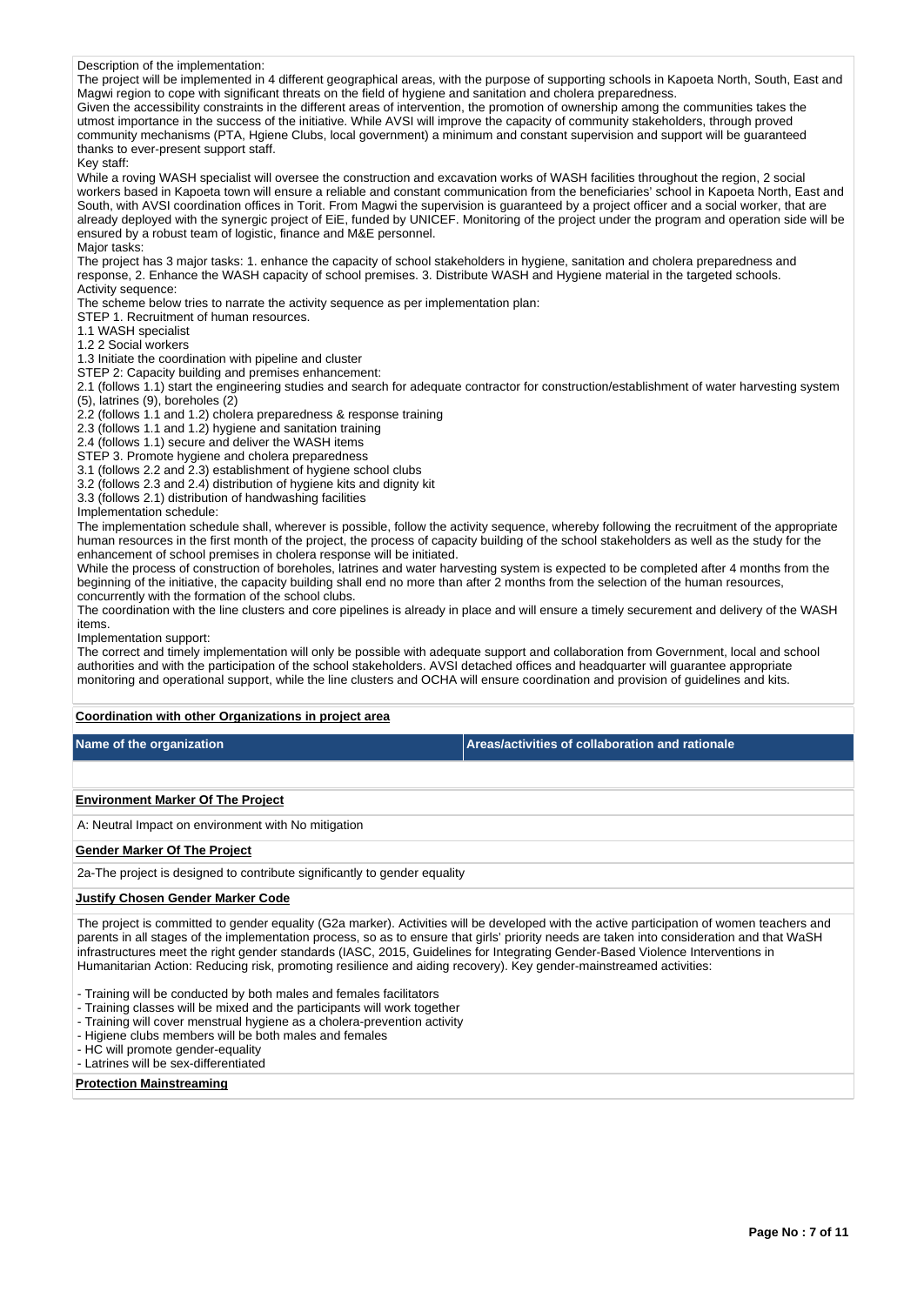Protection principles are incorporated in the implementation. AVSI will prevent and minimize as much as possible any unintended negative effects of the intervention which can increase people's vulnerability to both physical and psychosocial risks.

Moreover, people's access to assistance and services will be arranged in proportion to need and without any barriers (e.g. discrimination). A special attention will be payed to vulnerable individuals and groups who have difficulty accessing assistance and services.

Finally, appropriate mechanisms through which affected populations can measure the adequacy of interventions, and address concerns and complaints will be set up.

All AVSI South Sudan staff members have been trained on child protection, disability and gender mainstreaming.

#### **Country Specific Information**

### **Safety and Security**

According to the Ministry of Education and the two County Education Directors in Kapoeta and the RRC department, the state security is at a normal level. Since the beginning of 2017, no attacks or ambushes have been reported.

The only issue concerns cattle raiding, but considering the presence of pastoral communities it is considered a normal fact and not a threat to security in the state.

While in Kapoeta State there are no problem of accessibility and all the roads are almost safe, in Magwi County the situation is different. Due to the high presence of rebels in all the roads connecting Magwi to other villages, the city is isolated. Every months, ambushes and shoots are registered, fact that reduce the movements from and to the town. The only way to reach safely the city is to participate at the UNMISS armed convoy, organized from Torit once per month.

# **Access**

Access to the schools in Kapoeta State is safe. The selected schools are within the towns of Kapoeta, including Kapoeta South and East, Riwoto (Kapoeta North) and Narus (Kapoeta East) and there are no major problems of accessibility. Kapoeta is connected with Juba by 2 flights per week and the road from Isohe, where AVSI base is situated, is safe. The flights from Torit are rare. Furthermore, Narus and Riwoto are easily reachable thanks to a road in good condition. While in Kapoeta State there are no constraints of accessibility and all the roads are almost safe, in Magwi County the situation is different. Due to the high presence of rebels in all the roads connecting Magwi to other villages, the city is isolated. Every months, ambushes and shoots are registered, fact that reduces the movements from and to the town. The only way to safely reach the city is to participate to the UNMISS armed convoy, organized from Torit once per month. The four schools of the project are within Magwi town and are easily reachable from the center. AVSI South Sudan operations in Eastern Equatoria are logistically supported by our bases in Uganda, providing constant supply and

support.

# **BUDGET**

| Code | <b>Budget Line Description</b>                                                                                                                                                                                                                                                                                                                                                                                                                                                                                                                                                                          |   | D / S Quantity Unit | cost                    | <b>Duration</b><br><b>Recurran</b><br><b>ce</b> | $\%$<br>charged<br>to CHF | <b>Total Cost</b> |  |  |  |
|------|---------------------------------------------------------------------------------------------------------------------------------------------------------------------------------------------------------------------------------------------------------------------------------------------------------------------------------------------------------------------------------------------------------------------------------------------------------------------------------------------------------------------------------------------------------------------------------------------------------|---|---------------------|-------------------------|-------------------------------------------------|---------------------------|-------------------|--|--|--|
|      |                                                                                                                                                                                                                                                                                                                                                                                                                                                                                                                                                                                                         |   |                     |                         |                                                 |                           |                   |  |  |  |
|      | 1. Staff and Other Personnel Costs                                                                                                                                                                                                                                                                                                                                                                                                                                                                                                                                                                      |   |                     |                         |                                                 |                           |                   |  |  |  |
| 1.1  | Wash specialist                                                                                                                                                                                                                                                                                                                                                                                                                                                                                                                                                                                         | D | 1                   | 1,800<br>.00            | 8                                               | 100.00                    | 14,400.00         |  |  |  |
|      | The project will use 1 national wash specialist with both the necessary qualifications and is from the immediate area of<br>implementation. Fixed contract for duration of project. LOE 100%. Duty station: Kapoeta County.                                                                                                                                                                                                                                                                                                                                                                             |   |                     |                         |                                                 |                           |                   |  |  |  |
| 1.2  | Community workers                                                                                                                                                                                                                                                                                                                                                                                                                                                                                                                                                                                       | D |                     | 2 500.0<br><sup>0</sup> | 9                                               | 100.00                    | 9,000.00          |  |  |  |
|      | 1 Community Worker at \$500 per month for 6 months to support hygiene and nutrition activities, 100% charged to CHF. Location<br>Kapoeta County. The Community Worker, with experiences in South Sudan, will be recruited for 9 months, all the project<br>duration. The gross salary is composed by the net, the Personal Income Tax (PIT), the National Social Security Fund (NSSF), the<br>Medical Insurance and the End of Contract Benefit (ECB) component. He will support the project manager for all the activities<br>related to education awareness and for monitoring and reporting process. |   |                     |                         |                                                 |                           |                   |  |  |  |
| 1.3  | <b>M&amp;E Specialist</b>                                                                                                                                                                                                                                                                                                                                                                                                                                                                                                                                                                               | D |                     | $1 \mid 3.190$<br>.00   | 9                                               | 25.00                     | 7,177.50          |  |  |  |
|      | 1 M&E expatriate at \$3,190 per month for 9 months to design and analyze the good practice of hygiene and sanitation of the<br>pupils and teachers. he is in charge to design the post rapid distribution monitoring inside the schools to control the item<br>distributed nad physical intervention. he will be recruited for 9 months, only the 25% is allocated to the project. The gross salary<br>is composed by the net, the Personal Income Tax (PIT), medical insurance and R&R allowance.                                                                                                      |   |                     |                         |                                                 |                           |                   |  |  |  |
| 1.4  | <b>Driver</b>                                                                                                                                                                                                                                                                                                                                                                                                                                                                                                                                                                                           | D | 1 <sup>1</sup>      | 500.0<br>U              | 9                                               | 100.00                    | 4,500.00          |  |  |  |
|      | 1 Driver at \$500 per month for 9 months to assist Project Manager, 100% charged to the project Location Kapoeta and Torit<br>County. He will support projects activities in the area and will be recruited for 9 months, all the project duration. The gross salary<br>is composed by the net, the Personal Income Tax (PIT), the National Social Security Fund (NSSF), the Medical Insurance and<br>the End of Contract Benefit (ECB) component.                                                                                                                                                      |   |                     |                         |                                                 |                           |                   |  |  |  |
| 1.5  | Logistician                                                                                                                                                                                                                                                                                                                                                                                                                                                                                                                                                                                             | D |                     | $1 \mid 1,100$<br>.00   | 9                                               | 100.00                    | 9,900.00          |  |  |  |
|      | 1 Logistician at \$1.100 per month for 9 months to assist the procurement of the project, 100% charged to CHF. Location Torit and<br>Juba. The logistician will support the project manager for all the procurement and reporting process. He will be recruited for 9<br>months, all the project duration. The gross salary is composed by the net, the Personal Income Tax (PIT), the National Social<br>Security Fund (NSSF), the Medical Insurance and the End of Contract Benefit (ECB) component.                                                                                                  |   |                     |                         |                                                 |                           |                   |  |  |  |
| 1.6  | Accountant                                                                                                                                                                                                                                                                                                                                                                                                                                                                                                                                                                                              | D | 1                   | 850.0<br>0              | 9                                               | 100.00                    | 7,650.00          |  |  |  |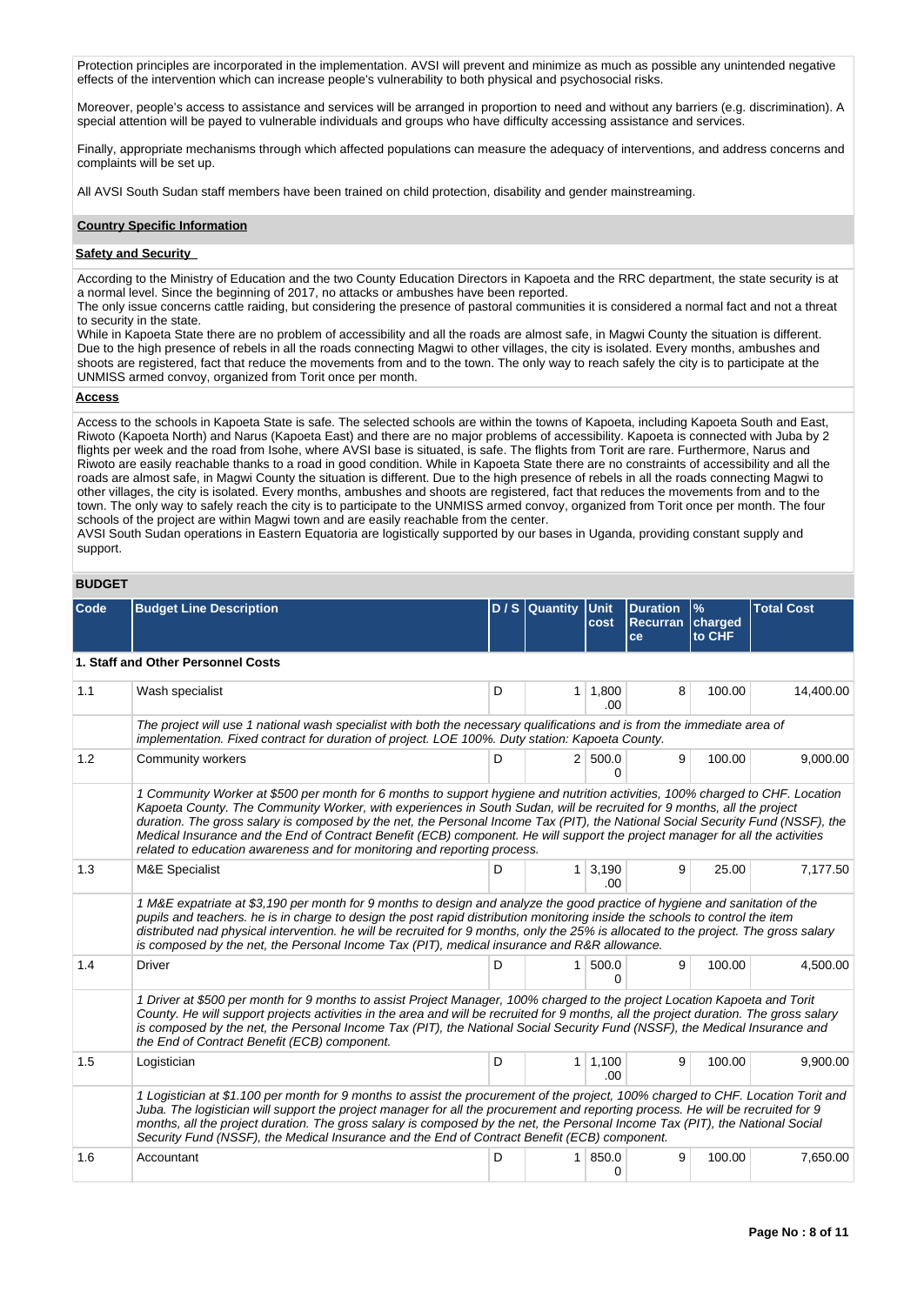|              | 1 Accountant at \$850 per month for 9 months to manage all financial accounting and reporting during the project, 100% charged<br>to CHF. Location Torit. The logistician will support the project manager for all the procurement and reporting process. He will be<br>recruited for 9 months, all the project duration. The gross salary is composed by the net, the Personal Income Tax (PIT), the<br>National Social Security Fund (NSSF), the Medical Insurance and the End of Contract Benefit (ECB) component.                                                                                                                                               |   |              |                        |                |        |            |  |  |  |
|--------------|---------------------------------------------------------------------------------------------------------------------------------------------------------------------------------------------------------------------------------------------------------------------------------------------------------------------------------------------------------------------------------------------------------------------------------------------------------------------------------------------------------------------------------------------------------------------------------------------------------------------------------------------------------------------|---|--------------|------------------------|----------------|--------|------------|--|--|--|
| 1.7          | Country director                                                                                                                                                                                                                                                                                                                                                                                                                                                                                                                                                                                                                                                    | D |              | 1 4,290<br>.00         | 9              | 18.00  | 6,949.80   |  |  |  |
|              | 1 Country representative at \$4,290 per month for 9 months, 18% charged to CHF. Location Juba, Central Equatoria. The CR will<br>supervise, facilitate and support all the implementation process, for all the project duration. The unit cost is calculated taking into<br>consideration the net, the Rest and Recuperation forfait, the medical insurance and the taxes.                                                                                                                                                                                                                                                                                          |   |              |                        |                |        |            |  |  |  |
|              | <b>Section Total</b>                                                                                                                                                                                                                                                                                                                                                                                                                                                                                                                                                                                                                                                |   |              |                        |                |        | 59,577.30  |  |  |  |
|              | 2. Supplies, Commodities, Materials                                                                                                                                                                                                                                                                                                                                                                                                                                                                                                                                                                                                                                 |   |              |                        |                |        |            |  |  |  |
| 2.1          | Construction of latrines                                                                                                                                                                                                                                                                                                                                                                                                                                                                                                                                                                                                                                            | D |              | 13 5,000<br>.00        | $\mathbf{1}$   | 100.00 | 65,000.00  |  |  |  |
|              | Construction of 13 Temporary gender segregated latrines at \$5000 each in 13 schools within Kapoeta east, south and north &<br>Magwi County, 100% charged to CHF. The number of latrines has been estimated according to number of the targeted schools in<br>need. The Temporary gender segregated latrines construction cost includes materials and casual work employed. The<br>Temporary gender segregated latrines cost has been estimated according to current local market prices and previous projects<br>implemented in South Sudan, they will be constructed using local constructors to strength the local market and increase the<br>community welfare. |   |              |                        |                |        |            |  |  |  |
| 2.2          | Installation of water tanks                                                                                                                                                                                                                                                                                                                                                                                                                                                                                                                                                                                                                                         | D |              | $13 \mid 1,600$<br>.00 | $\mathbf{1}$   | 100.00 | 20,800.00  |  |  |  |
|              | Construction of 13 Water tank at \$1.600 each in 13 schools within Kapoeta east, south and north & Magwi County, 100%<br>charged to CHF. The number of latrines has been estimated according to number of the targeted schools in need. The Water<br>Tank cost includes materials and casual work employed. The Water tank cost has been estimated according to current local<br>market prices and previous projects implemented in South Sudan. They will be constructed using local constructors to strength<br>the local market and increase the community welfare.                                                                                              |   |              |                        |                |        |            |  |  |  |
| 2.3          | Construction of boreholes                                                                                                                                                                                                                                                                                                                                                                                                                                                                                                                                                                                                                                           | D |              | 3 12,00<br>0.00        | $\mathbf{1}$   | 100.00 | 36,000.00  |  |  |  |
|              | Construction of 3 Borehole at \$12.000 each in 13 schools within Kapoeta south and north & Magwi County, 100% charged to<br>CHF. The number of borehole has been estimated according to number of the targeted schools in extremely need. The Borehole<br>cost includes materials and casual work employed. The Borehole cost has been estimated according to current local market<br>prices and previous projects implemented in South Sudan. They will be constructed using local constructors to strength the local<br>market and increase the community welfare.                                                                                                |   |              |                        |                |        |            |  |  |  |
| 2.4          | Hygiene and cholera prevention training                                                                                                                                                                                                                                                                                                                                                                                                                                                                                                                                                                                                                             | D |              | $13 \mid 1,600$<br>.00 | $\mathbf{1}$   | 100.00 | 20,800.00  |  |  |  |
|              | Training cost in 13 schools for 7,761 participants of hygiene and cholera prevention training (teachers and PTA) at \$1,600 per<br>school in Kapoeta south and north & Magwi County, 100% charged to CHF. The cost of hygiene and cholera prevention training<br>includes the trainer fee, venue, meals, transport refunds for participant and training materials. The cost of the training has been<br>estimated according to previous training experiences.                                                                                                                                                                                                       |   |              |                        |                |        |            |  |  |  |
| 2.5          | Establishment of hygiene clubs                                                                                                                                                                                                                                                                                                                                                                                                                                                                                                                                                                                                                                      | D |              | 13 300.0<br>0          | 2              | 100.00 | 7,800.00   |  |  |  |
|              | Running cost of Hygiene clubs in 13 schools for 200 participants (pupils, teachers and PTA) at \$300 twice in Kapoeta east, south<br>and north & Magwi County, 100% charged to CHF.                                                                                                                                                                                                                                                                                                                                                                                                                                                                                 |   |              |                        |                |        |            |  |  |  |
| 2.6          | Hiring of casual labor                                                                                                                                                                                                                                                                                                                                                                                                                                                                                                                                                                                                                                              | D | $\mathbf{1}$ | 250.0<br>0             | 9              | 100.00 | 2,250.00   |  |  |  |
|              | Casual labour will help the logistic to upload, offload and distribute the item given from the pipelines to the schools of the project.<br>The cost is calculated based on CCCM casual labour rate.                                                                                                                                                                                                                                                                                                                                                                                                                                                                 |   |              |                        |                |        |            |  |  |  |
| 2.7          | Transport of material                                                                                                                                                                                                                                                                                                                                                                                                                                                                                                                                                                                                                                               | D |              | $2 \mid 4,500$<br>.00  | $\overline{2}$ | 100.00 | 18,000.00  |  |  |  |
|              | Transport cost for 2 trips of material for Education and hygien and sanitation material in 13 schools in Kapoeta south, east, north<br>and Magwi County for two time, 100% charged to CHF. The number of transports has been estimated according to the work plan<br>of the project. The transport cost has been estimated according to the available local services.                                                                                                                                                                                                                                                                                               |   |              |                        |                |        |            |  |  |  |
| 2.8          | Monitoring and Evaluation                                                                                                                                                                                                                                                                                                                                                                                                                                                                                                                                                                                                                                           | D |              | $4 \mid 2,200$<br>.00  | $\mathbf{1}$   | 100.00 | 8,800.00   |  |  |  |
|              | Monitoring and Evaluation at 2,200\$ to assess the situation at the beginning and at the end of the project with a baseline and<br>endline in the four area of intervention (Kapoeta south, east, north and Magwi). The evaluation will be done using AVSI<br>procedures and standards. The assessment will be done with field data collection that will integrate the secondary data collected<br>for the area. The analysis will produce the final evaluation report, the cost include all the expenditure related to Monitoring and<br>evaluation process.                                                                                                       |   |              |                        |                |        |            |  |  |  |
|              | <b>Section Total</b>                                                                                                                                                                                                                                                                                                                                                                                                                                                                                                                                                                                                                                                |   |              |                        |                |        | 179,450.00 |  |  |  |
| 3. Equipment |                                                                                                                                                                                                                                                                                                                                                                                                                                                                                                                                                                                                                                                                     |   |              |                        |                |        |            |  |  |  |
| 3.1          | Purchase of motorbike                                                                                                                                                                                                                                                                                                                                                                                                                                                                                                                                                                                                                                               | D | 1            | 3,000<br>.00           | $\mathbf{1}$   | 100.00 | 3,000.00   |  |  |  |
|              | 1 Motorbike at \$3,000 to support community worker in the movements for implementing the activities hard to reach areas, 100%<br>charged to CHF. Location Kapoeta. The motorbike is neccessary in order to reach the targetted schools. The cost of the<br>motorbike has been estimated according to current market prices.                                                                                                                                                                                                                                                                                                                                         |   |              |                        |                |        |            |  |  |  |
| 3.2          | Purchase of Thuraya                                                                                                                                                                                                                                                                                                                                                                                                                                                                                                                                                                                                                                                 | D |              | $1 \mid 1,150$<br>.00  | 1              | 100.00 | 1,150.00   |  |  |  |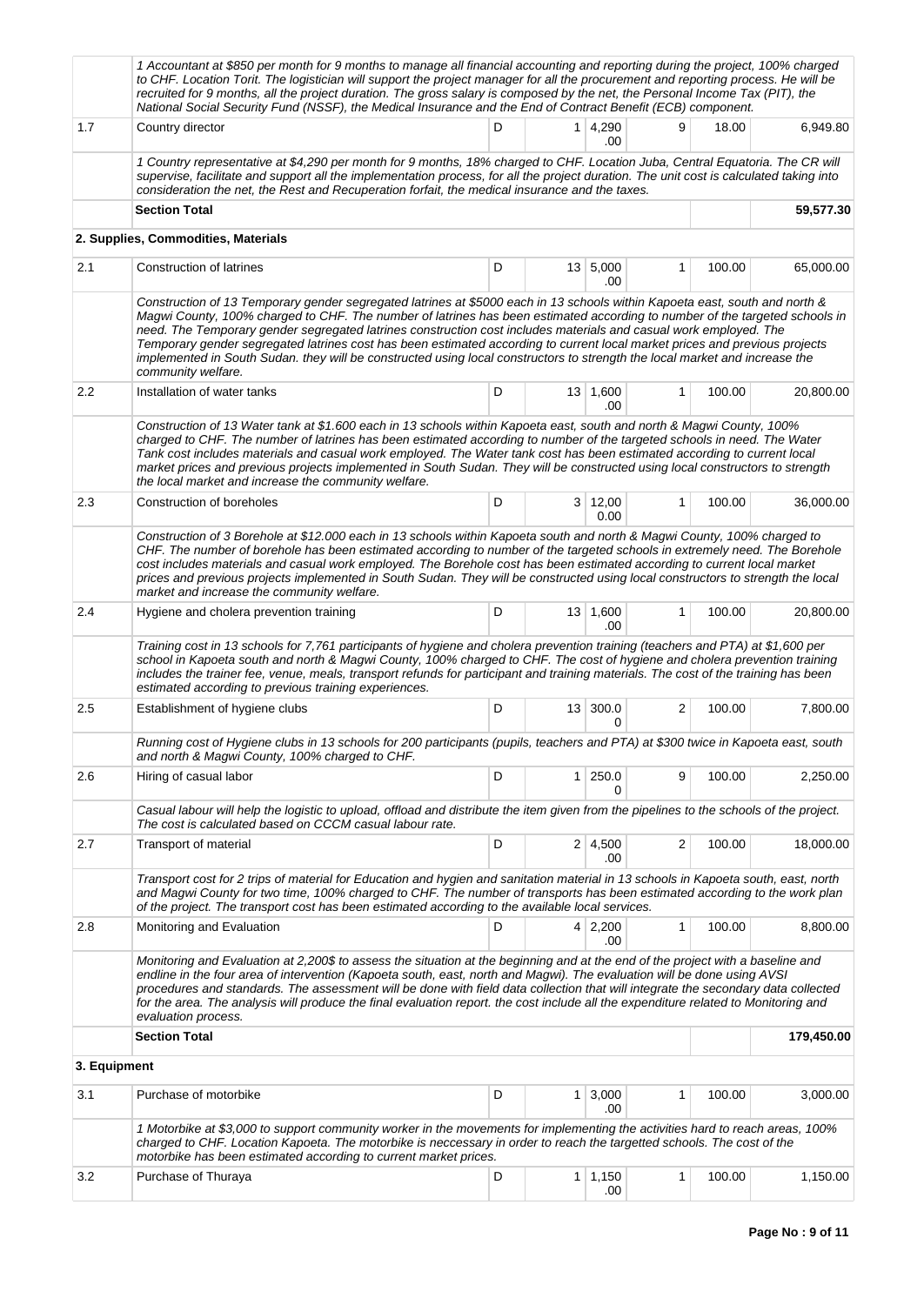|                         | 1 Thuraya at \$1,100 to comply with the security procedure of AVSI South Sudan and guarantee a costant communication for the<br>coordination of the activities. 100% charged to CHF. Location Kapoeta. The cost of the thuraya has been estimated according to<br>current market prices.                                                                                                                                                                                                  |           |                |                                 |              |        |            |  |  |  |
|-------------------------|-------------------------------------------------------------------------------------------------------------------------------------------------------------------------------------------------------------------------------------------------------------------------------------------------------------------------------------------------------------------------------------------------------------------------------------------------------------------------------------------|-----------|----------------|---------------------------------|--------------|--------|------------|--|--|--|
|                         | <b>Section Total</b>                                                                                                                                                                                                                                                                                                                                                                                                                                                                      |           |                |                                 |              |        | 4,150.00   |  |  |  |
|                         | <b>4. Contractual Services</b>                                                                                                                                                                                                                                                                                                                                                                                                                                                            |           |                |                                 |              |        |            |  |  |  |
| 4.1                     | Hiring of engineering consultancy                                                                                                                                                                                                                                                                                                                                                                                                                                                         | D         | 1              | 4,000<br>.00                    | 1            | 100.00 | 4,000.00   |  |  |  |
|                         | 1 Engineer at \$1000 per month for 4 months to follow the constructions and rehabilitations, 100% charged to CHF. Location<br>Kapoeta County. He will follow all the construction activities and is contract will be consultancy.                                                                                                                                                                                                                                                         |           |                |                                 |              |        |            |  |  |  |
|                         | <b>Section Total</b>                                                                                                                                                                                                                                                                                                                                                                                                                                                                      |           |                |                                 |              |        | 4,000.00   |  |  |  |
| 5. Travel               |                                                                                                                                                                                                                                                                                                                                                                                                                                                                                           |           |                |                                 |              |        |            |  |  |  |
| 5.1                     | Flights Juba-Kapoeta                                                                                                                                                                                                                                                                                                                                                                                                                                                                      | D         |                | $12 \mid 200.0$<br><sup>0</sup> | 1            | 100.00 | 2,400.00   |  |  |  |
|                         | 12 flights Juba-Kapoeta at 200\$ each to provide transport for the WASH Specialist and personnel for the implementation of the<br>project. The cost of internal flight is the cost from UNHAS and other private company already active in the area (KUSHAIR, South<br>Supreme Airlines). The flight will be used in order to allow the key staff to participate to cluster meeting or to the meeting with the<br>donor, in order to give updates about the implementation of the project. |           |                |                                 |              |        |            |  |  |  |
| 5.2                     | Expert field mission from HQ                                                                                                                                                                                                                                                                                                                                                                                                                                                              | S         | 1 <sup>1</sup> | 230.0<br>0                      | 10           | 100.00 | 2,300.00   |  |  |  |
|                         | The humanitarian advisor will do 10 days of field mission to monitor the project and guarantee the best results.                                                                                                                                                                                                                                                                                                                                                                          |           |                |                                 |              |        |            |  |  |  |
| 5.3                     | Car rental                                                                                                                                                                                                                                                                                                                                                                                                                                                                                | D         |                | $12 \mid 200.0$<br>$\Omega$     | $\mathbf{1}$ | 100.00 | 2,400.00   |  |  |  |
|                         | Car rental and local transport costs at \$200 per day to support AVSI staff in the movement costs for implementing project<br>activities. The Car rental and public tranports cost will cover the movement of activity staffs and other staff members to the<br>targeted schools. The cost has been estimated according to the number of movements and local service prices.                                                                                                              |           |                |                                 |              |        |            |  |  |  |
|                         | <b>Section Total</b>                                                                                                                                                                                                                                                                                                                                                                                                                                                                      |           |                |                                 |              |        | 7,100.00   |  |  |  |
|                         | 6. Transfers and Grants to Counterparts                                                                                                                                                                                                                                                                                                                                                                                                                                                   |           |                |                                 |              |        |            |  |  |  |
| <b>NA</b>               | NA                                                                                                                                                                                                                                                                                                                                                                                                                                                                                        | <b>NA</b> | 0              | 0.00                            | 0            | 0      | 0.00       |  |  |  |
|                         | NA                                                                                                                                                                                                                                                                                                                                                                                                                                                                                        |           |                |                                 |              |        |            |  |  |  |
|                         | <b>Section Total</b>                                                                                                                                                                                                                                                                                                                                                                                                                                                                      |           |                |                                 |              |        | 0.00       |  |  |  |
|                         | 7. General Operating and Other Direct Costs                                                                                                                                                                                                                                                                                                                                                                                                                                               |           |                |                                 |              |        |            |  |  |  |
| 7.1                     | Office rent costs                                                                                                                                                                                                                                                                                                                                                                                                                                                                         | D         | 1 <sup>1</sup> | 7,200<br>.00                    | 9            | 20.00  | 12,960.00  |  |  |  |
|                         | Office rent costs includes \$5,500 office rent of Juba office and \$1,700 office rent for Torit, Magwi and Kapoeta. The cost will be<br>allocate 20% in the project.                                                                                                                                                                                                                                                                                                                      |           |                |                                 |              |        |            |  |  |  |
| 7.2                     | Fuel and maintenance costs of the vehicle                                                                                                                                                                                                                                                                                                                                                                                                                                                 | D         | 1 <sup>1</sup> | 1,400<br>.00                    | 9            | 100.00 | 12,600.00  |  |  |  |
|                         | Fuel and maintenance for vehicle at \$1,400 per month for 9 months to support AVSI staff in the movement costs. The fuel for<br>vehicle will refuel the vehicle used by project staff members in order to implement and monitor the activities in the targeted<br>schools. The cost of fuel has been estimated according to movement esteem and local market prices.                                                                                                                      |           |                |                                 |              |        |            |  |  |  |
| 7.3                     | Bank charges                                                                                                                                                                                                                                                                                                                                                                                                                                                                              | D         | 1              | 320.0<br>0                      | 9            | 100.00 | 2,880.00   |  |  |  |
|                         | Bank charges at \$320 each month to support AVSI administration in the financial managment of the project. The bank charges<br>cost is estimated according to current bank cost.                                                                                                                                                                                                                                                                                                          |           |                |                                 |              |        |            |  |  |  |
|                         | <b>Section Total</b>                                                                                                                                                                                                                                                                                                                                                                                                                                                                      |           |                |                                 |              |        | 28,440.00  |  |  |  |
| <b>SubTotal</b>         |                                                                                                                                                                                                                                                                                                                                                                                                                                                                                           |           | 101.00         |                                 |              |        | 282,717.30 |  |  |  |
| Direct                  |                                                                                                                                                                                                                                                                                                                                                                                                                                                                                           |           |                |                                 |              |        | 280,417.30 |  |  |  |
| Support                 |                                                                                                                                                                                                                                                                                                                                                                                                                                                                                           |           |                |                                 |              |        | 2,300.00   |  |  |  |
| <b>PSC Cost</b>         |                                                                                                                                                                                                                                                                                                                                                                                                                                                                                           |           |                |                                 |              |        |            |  |  |  |
| <b>PSC Cost Percent</b> |                                                                                                                                                                                                                                                                                                                                                                                                                                                                                           |           |                |                                 |              |        | 7.00       |  |  |  |
| <b>PSC Amount</b>       |                                                                                                                                                                                                                                                                                                                                                                                                                                                                                           |           |                |                                 |              |        | 19,790.21  |  |  |  |
| <b>Total Cost</b>       |                                                                                                                                                                                                                                                                                                                                                                                                                                                                                           |           |                |                                 |              |        | 302,507.51 |  |  |  |